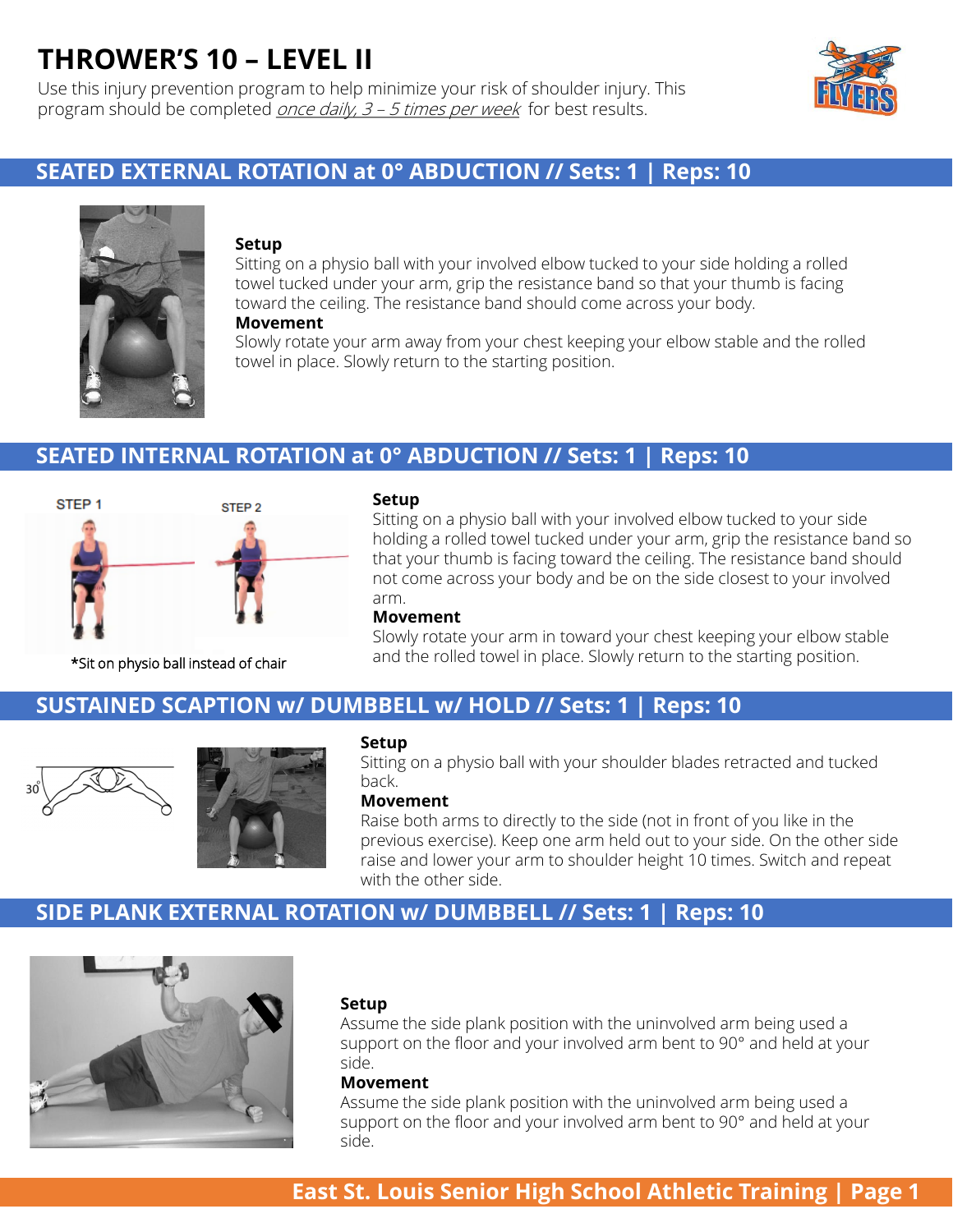Use this injury prevention program to help minimize your risk of shoulder injury. This program should be completed *once daily, 3 - 5 times per week* for best results.



# **T RAISES // Sets: 1 | Reps: 10**



### **Setup**

Using a physio ball, lie on your stomach. **Movement**

Raise your arms to your sides in a "T" formation. Focus on pulling your shoulder blades closer together in the middle of your back. Once both arms are parallel with the floor, keep one arm in place while you lower and raise the other arm 10 times. Once finished, switch arms and repeat.

# **Y RAISES // Sets: 1 | Reps: 10**



### **Setup**

Using a physio ball, lie on your stomach. **Movement**

Raise your arms slightly in front of you in a "Y" formation. Focus on pulling your shoulder blades closer together in the middle of your back. Once both arms are parallel with the floor, keep one arm in place while you lower and raise the other arm 10 times. Once finished, switch arms and repeat.

# **EXTERNAL ROW ROTATION w/ RESISTANCE BAND // Sets: 1 | Reps: 10**



### **Setup**

Sitting on a physio ball with your shoulder blades retracted and tucked back. **Movement**

Bend your elbows in front of you with your thumbs out to the side. Holding the resistance band, rotate your arms out the side so that your palms are facing forward. Slowly, return to the starting position.

### **SEATED SHOULDER EXTENSION and SCAPULAR RETRACTION w/ RESISTANCE BAND// Sets: 1 | Reps: 10**

STEP 1 STEP 2





### **Setup**

Begin sitting on a physio ball holding both ends of a resistance band that is anchored in front of you.

### **Movement**

Pull your arms back and down against the resistance, squeezing your shoulder blades together as you do. Hold briefly, and then slowly return to the starting point.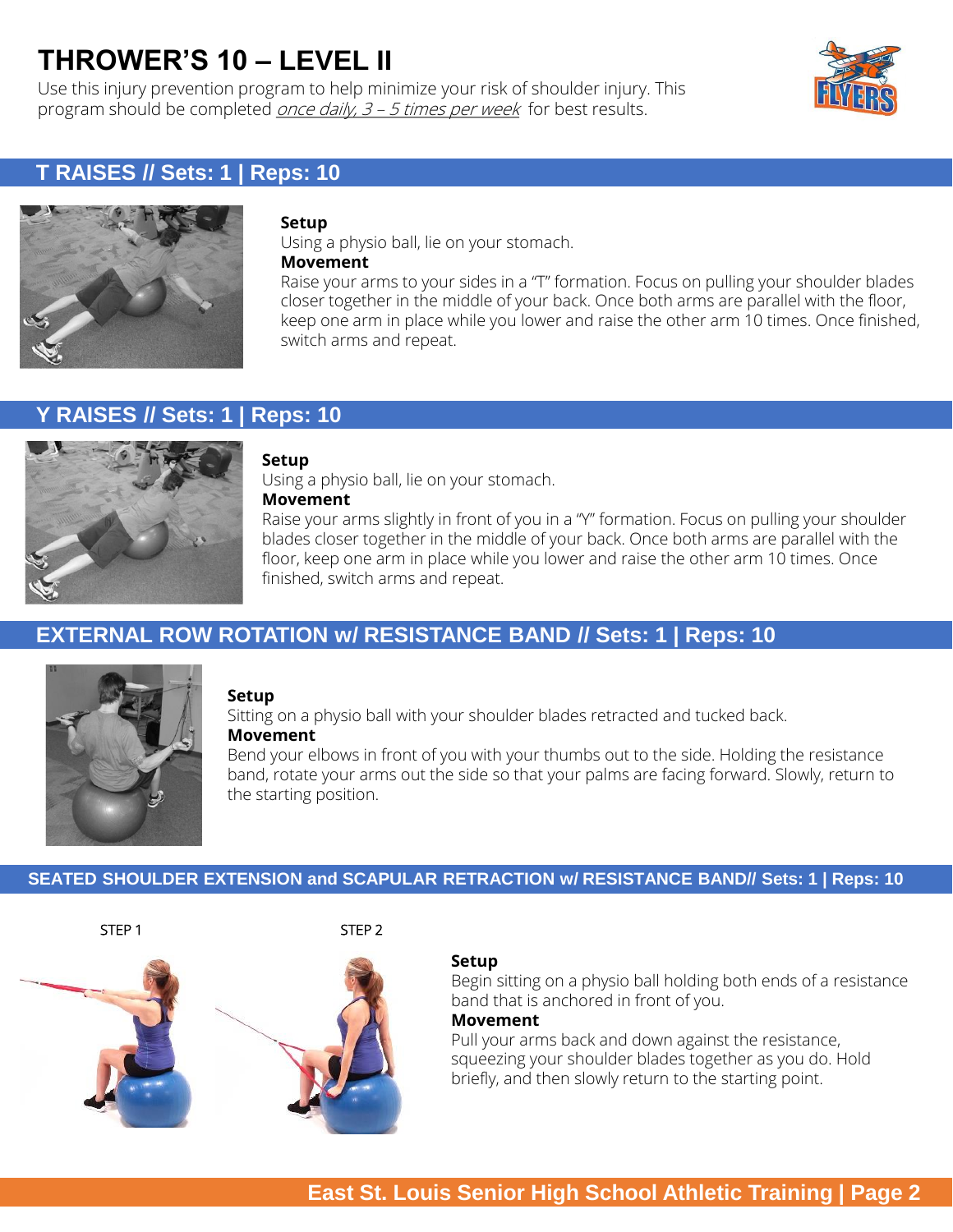Use this injury prevention program to help minimize your risk of shoulder injury. This program should be completed *once daily, 3 – 5 times per week* for best results.



# **SINGLE LEG SUPINATED BICEP CURL // Sets: 1 | Reps: 10**



### **Setup**

Hold your dumbbells in both hands. Raise one leg so that you are standing only on one leg. **Movement**

Using the arm opposite of your non-standing leg, perform a bicep curl by bending your arm to move the weight to your shoulder. Perform 10 reps and then switch arms and legs, performing on the opposite sides.

# **SINGLE LEG ELBOW EXTENSION // Sets: 1 | Reps: 10**



### **Setup**

Begin in an upright, standing position, standing on one leg. Raise your arm straight overhead and bend your elbow.

### **Movement**

Keeping your elbow in the same spot, straighten your arm, pressing your hand overhead. Return to the starting position and repeat.

### STANDING ON 1 LEG

# **WRIST FLEXION w/ DUMBBELL // Sets: 1 | Reps: 10**



### **Setup**

Begin sitting tall with your hurt arm resting palm-up on the edge of a table, holding a light dumbbell in your hand. Place your other hand on your forearm to help keep it steady.

### **Movement**

Gently bend your wrist, lifting the weight up toward the ceiling. Then, lower it back to the starting position and repeat.

### **Tip**

Make sure to only move your wrist during the exercise and not your elbow or arm.

### **WRIST EXTENSION w/ DUMBBELL // Sets: 1 | Reps: 10**



### **Setup**

Begin sitting tall with your hurt arm resting palm-down on the edge of a table, holding a light dumbbell in your hand. Place your other hand on your forearm to help keep it steady.

### **Movement**

Gently bend your wrist, lifting the weight up toward the ceiling. Then, lower it back to the starting position and repeat.

### **Tip**

Make sure to only move your wrist during the exercise and not your elbow or arm.